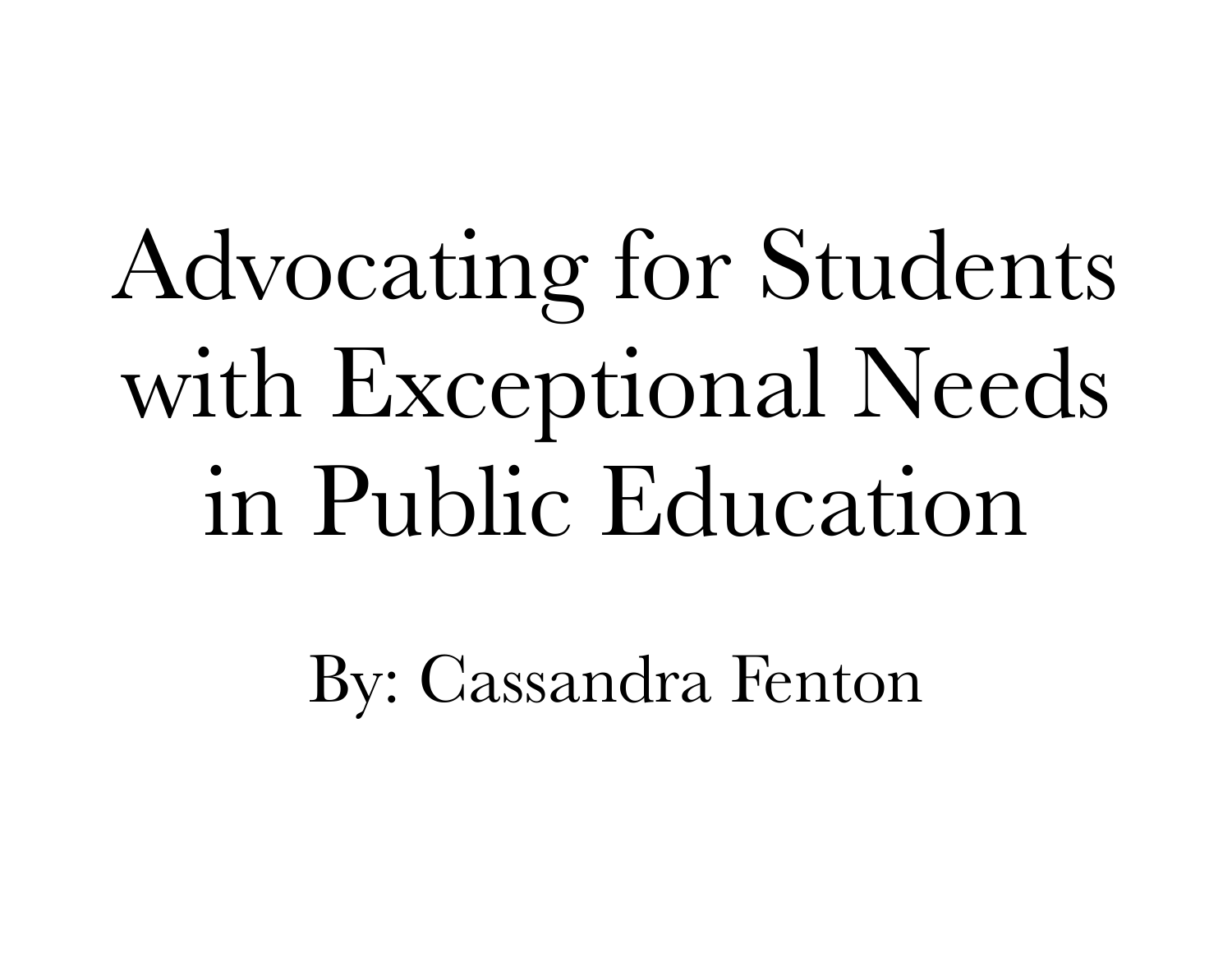## Project Description

When creating this project, my goal was to combine my knowledge and experiences from my major in political science and my participation in the teacher certification program. To that end, this project is a political activism campaign that seeks to empower those in the education field, specially advocates for students with exceptional needs, to exercise their political voice. I have too often felt the sentiment of disenfranchisement by those are not actively involved in politics. In order to address this negative perception of politics and government, my project strives to inform professionals in the education field of their ability and right to exercise their political voice. Those in the field are the most equipped to advise policy surrounding special education, and this expertise can be of great use for politicians.

 The primary component of my project are two issue letters that can be sent to representatives to advocate for the rights of students with exceptional needs. The first letter tackles the issue of lack of adequate funding for special education by the state. The second letter addresses the general disrespect for the teaching profession as well many of the obstacles teachers must overcome to educate their students effectively. While these letters can be sent as is, they are meant to inspire professionals in the field to share their own expertise with their representatives.

 I have also included a graph to demonstrate that a vote carries more weight at lower levels of government, for which less people come out to vote, as opposed to the highest offices, which attract the greatest voter turnout. Additionally, I have created a visual aide that compares the New Jersey legislature with the United States Congress, in order to highlight the similarities and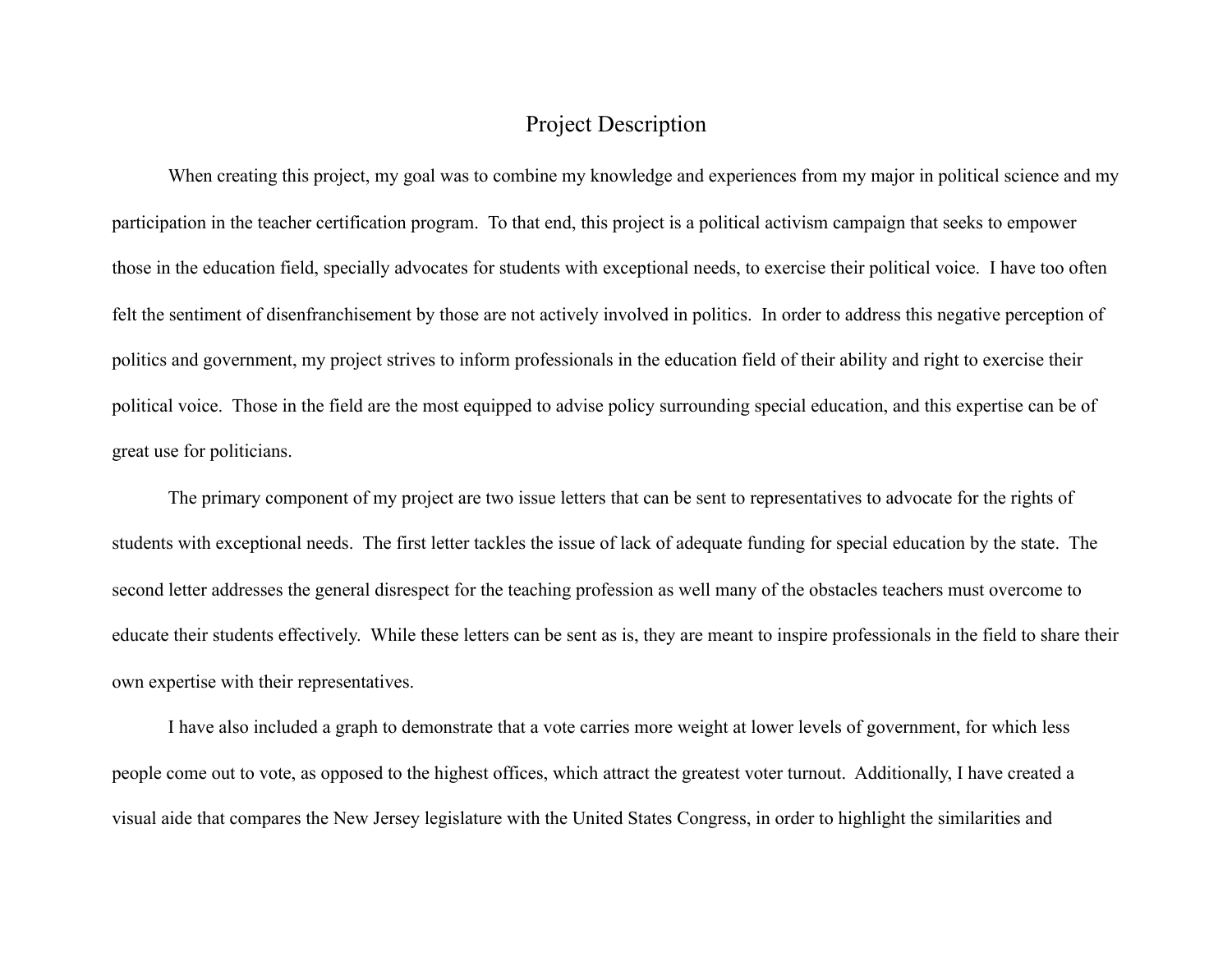differences between the two for those who may be less familiar with our state government. For convenience and additional information, I have included information on voter registration, contact information for all of New Jersey's senators, and a reference guide for which towns are included in each of New Jersey's districts. My hope is that all of this material can be used to inform and empower education professionals to take action and make their voices heard.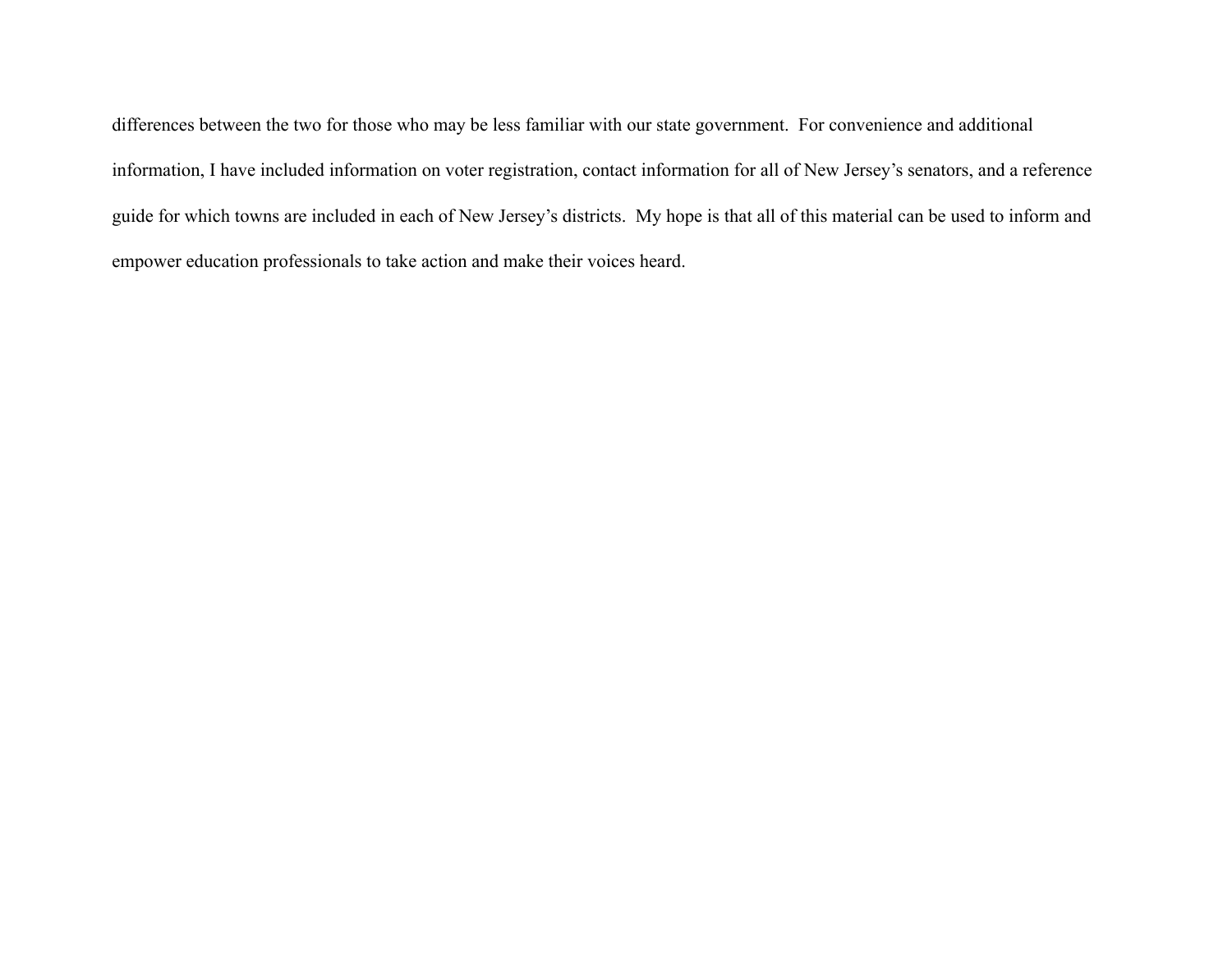#### **Issue Letter One**

#### Dear Senator  $\Box$

 In 1975, Congress passed the Individuals with Disabilities Education Act, guaranteeing for the first time that public schools could not discriminate against children on the basis of disability. The act promised 'a free and appropriate public education in the least restrictive environment' to every child with a disability. This landmark legislation has guided the field of special education for the nearly 45 years since its passage.

 While this act and its subsequent renewals and amendments in years since have been crucial to the expansion of special education programming, it cannot continue without financial support. Time and time again, public schools throughout the nation have struggled to effectively fund special education, often denying children with special needs their rights as a result.

 Although it is the responsibility of the states to allocate funding for special education, the states have not always acted with the best interest of these students in mind. While states often make efforts to appropriately fund public education, they are not always successful. For example, in Mississippi, a new House bill promises to increase funding for public education. However, advocates for special education worry that this influx of money will not be spent appropriately on special education, as it is at the discretion of the districts. In Pennsylvania, a new budget proposal would allocate increases to education spending, including an 800,000 dollar increase to special education in the struggling county of York. However, this proposal comes amid a lawsuit against the state for improper education funding across the board, demonstrating that the state may not have acted in support of special education in the past.

 While these are examples of the challenges and setbacks in the funding of special education, they also represent instances of states taking measures to fully comply with IDEA. New Jersey is also beginning to act on the promises of IDEA. Senate President Steve Sweeney has recently proposed a new education budget that would allocate \$431 million to special education across the state. He has promised that this reform will, "...fully fund the state share of Extraordinary Special Education Aid, we fully fund Special Education categorical aid, and we will be introducing legislation to shift responsibility and oversight of special education to the state level". Although this plan is just one proposal, it is representative of the state's responsibility to fully fund special education.

 These kind of reforms are a step in the right direction for our state and for our students. As my representative, I urge you to fight for the rights of our students with special needs and to keep them in mind as you decide how to cast your vote on upcoming legislation. These students have the same right to an education as all of our children do. You have the responsibility and capability to be a force of change in the lives of these children. Thank you for your time and consideration.

Sincerely,

 $\mathcal{L}_\text{max}$  and  $\mathcal{L}_\text{max}$  and  $\mathcal{L}_\text{max}$  and  $\mathcal{L}_\text{max}$  and  $\mathcal{L}_\text{max}$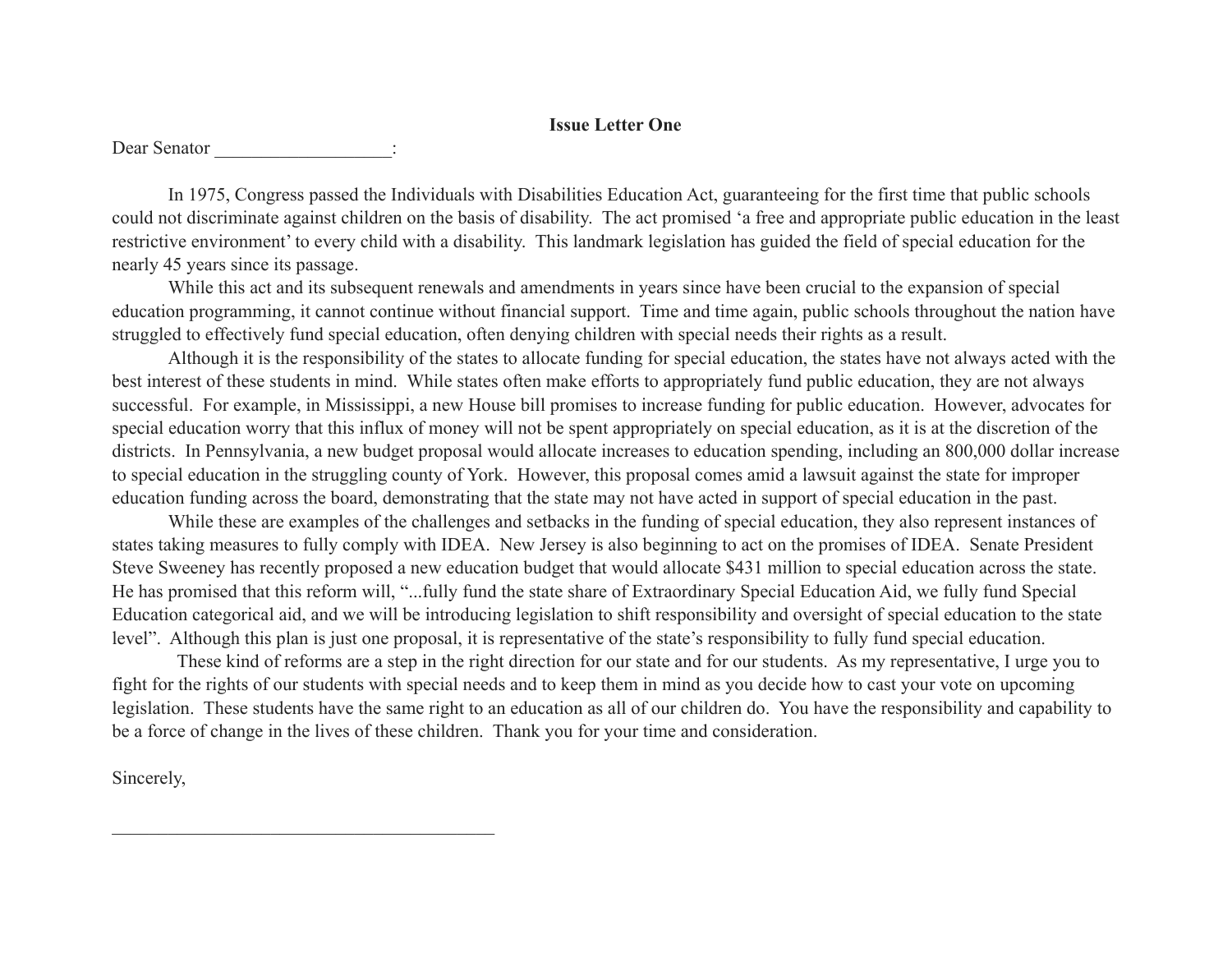#### **Issue Letter Two**

Dear Senator

 Today in the United States, there are over six million students with disabilities. As this number continues to rise, it is imperative that we, as a nation, work together to provide these students with the highest quality and standard of education.

 As I am sure you are aware, in 2017, the Supreme Court unanimously ruled in favor of higher standards for special education in *Endrew F. v. Douglas County School District*. The majority opinion read, "It cannot be right that the IDEA (Individuals with Disabilities Education Act) generally contemplates grade-level advancement for children with disabilities who are fully integrated in the regular classroom, but is satisfied with barely more than *de minimis* progress for children who are not". Based on the Court's decision, every state must take measures to improve the quality of our special education programs in order to ensure success for all students.

 As an elected official, you can make a difference for these students by proposing and voting in favor of legislation in support of teachers. Two of the greatest problems facing public education today are teacher shortages and poor teacher retention rates, especially in the field of special education. While this negatively impacts all students, students with disabilities are more likely to lack a qualified teacher. Teachers in public education are challenged by limited and outdated resources, overcrowded classrooms, low salaries, and demanding and convoluted expectations from the state. In addition to these challenges, teachers of special education are also tasked with extra paperwork in regards to their students' Individualized Education Plans (IEP). Navigating these procedures consumes extraordinary amounts of their time, detracting from their ability to plan and actually teach.

 By passing legislation to simplify procedures for teachers of special education as well as to provide all teachers with more support, money, and resources, you can help to create a culture of respect for the education profession. This will have a direct impact on the quality of public education for our students, particularly those with disabilities. As the Supreme Court ruled, we must set higher expectations for all of our students with disabilities, in our quest to see all American students succeed.

 *Please consider how your actions as a Senator can and will impact the lives of millions of American children.* 

Thank you for your time and consideration.

 $\mathcal{L}_\text{max}$  , and the set of the set of the set of the set of the set of the set of the set of the set of the set of the set of the set of the set of the set of the set of the set of the set of the set of the set of the

Sincerely,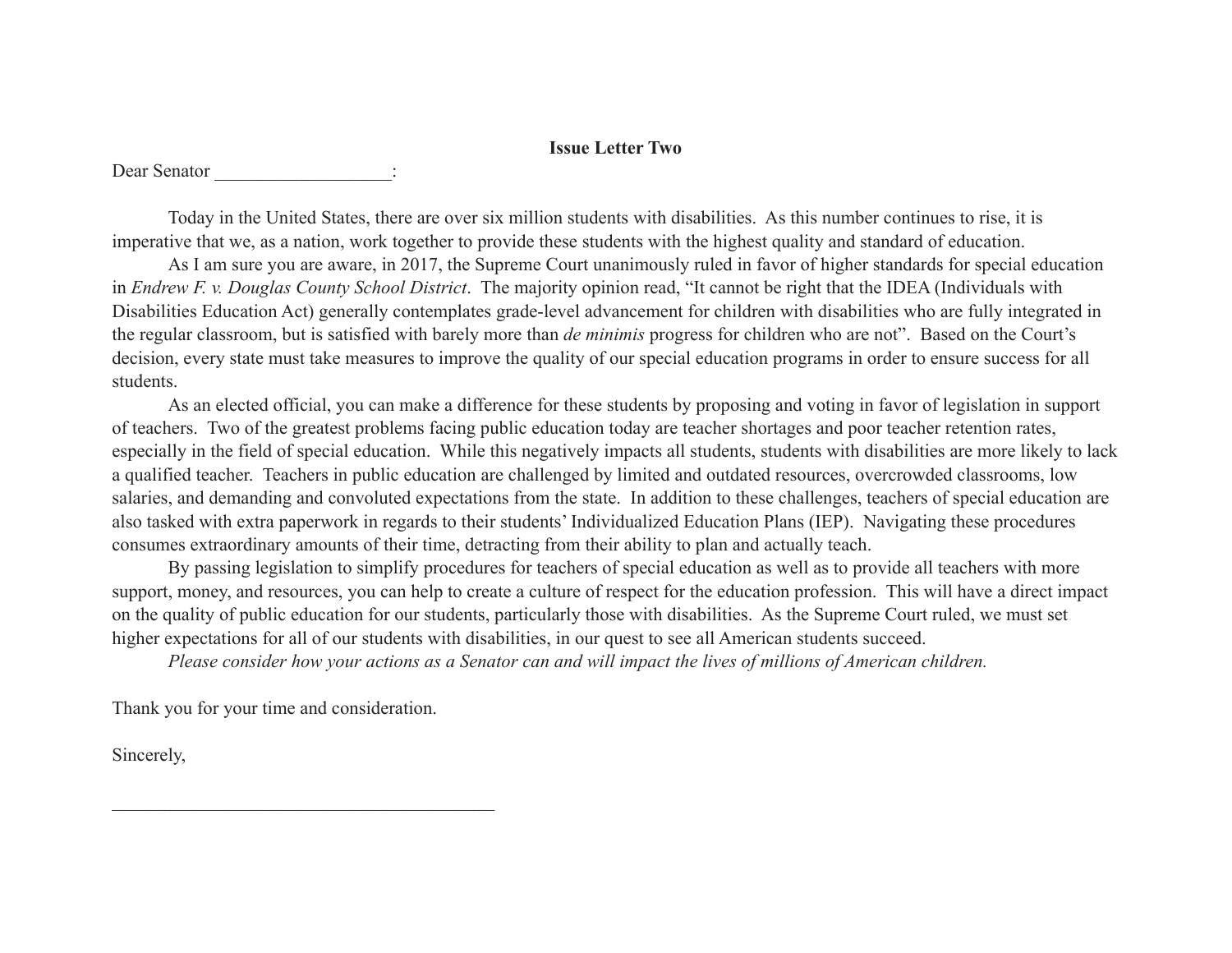# New Jersey State Legislature U.S. Congress

- •Function is to enact laws
- •Propose amendments with 3/5 vote
- •Amendments must be put up to public vote
- •Approval of judicial appointments
- •Conduct impeachment proceedings
- •Approve the annual budget
- •40 legislative districts
- •Each district has about 210,000 people
- •Each district has one Senator and two Reps.
- •Elections held in November of odd years

# **Senate:** 40 members

- **•**Serve on a "2-4-4" cycle
- **•**Must be at least 30 years old
- **•**Must be a NJ resident for 4 years
- **•**Must live in the district they represent

# **General Assembly:** 80 members

- **•**Serve 2 year terms
- **•**Must be at least 21 years old
- **•**Must be a NJ resident for 2 years
- **•**Must live in the district they represent

- •Create and vote on laws that are 'necessary and proper'
- •Override presidential vetoes with 2/3 majority
- •Levy and collect taxes
- •Regulate commerce
- •Raise and maintain armed forces
- •Declare war and approve treaties
- •All explicit and implied powers

# **Senate:** 100 members

- •Serve 6 year terms
- •Represent the entire state
- •Must be at least 30 years old
- •Must be a U.S. citizen (at least 9 years)
- •Must be a resident in the state they represent
- •Includes 20 committees

# **House of Representatives:** 435 members

- •Serve 2 year terms
- •Represent about 700,000 people each
- •Must be at least 25 years old
- •Must be a U.S. citizen (at least 7 years)
- •Must be a resident in the state they represent
- •Includes 23 committees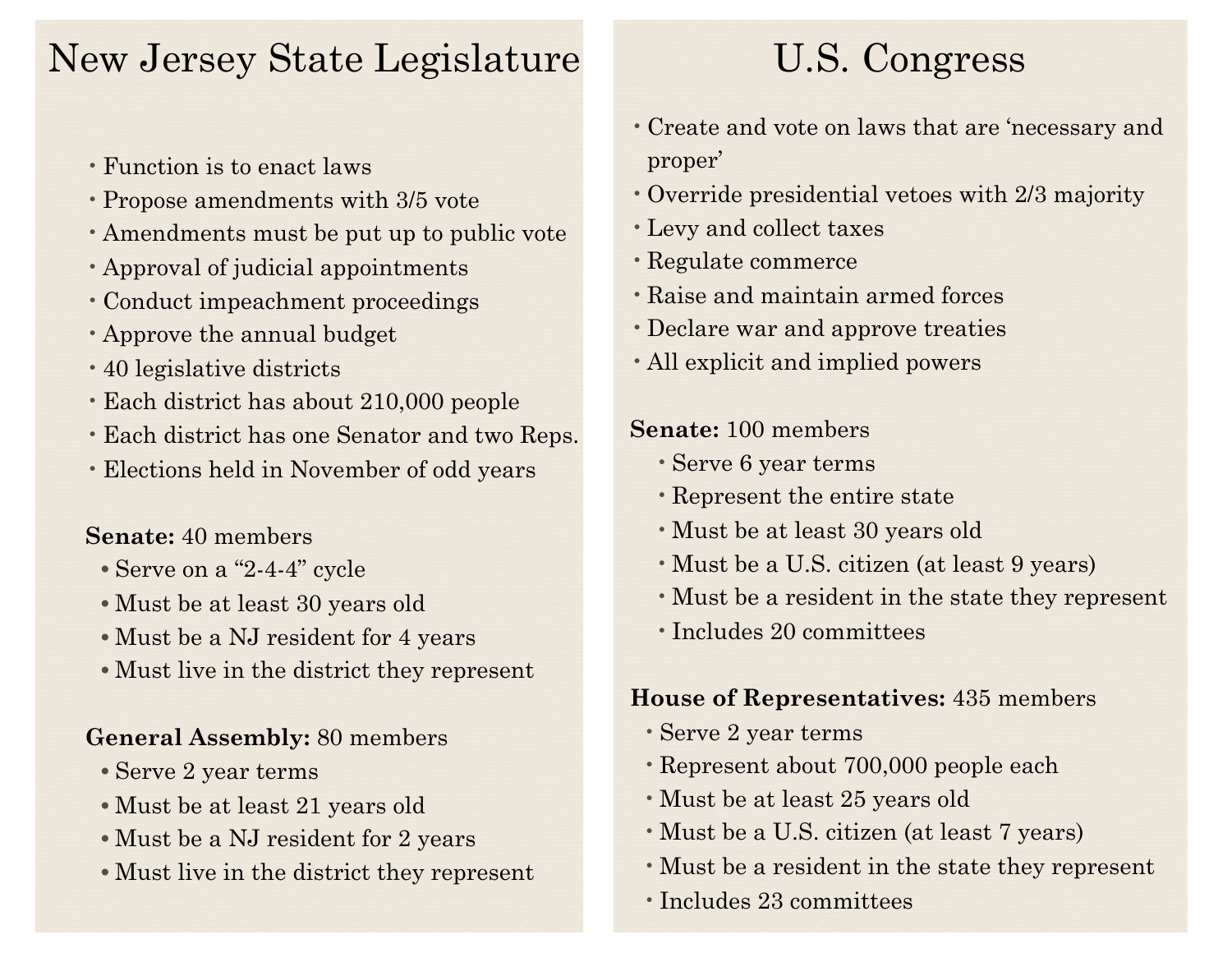# The Value of a Vote



 This graph represents the number of constituents represented by each level of government in New Jersey. It is meant to demonstrate that a voter's voice has more weight in lower levels of government, such as at the local and county level, than at federal level.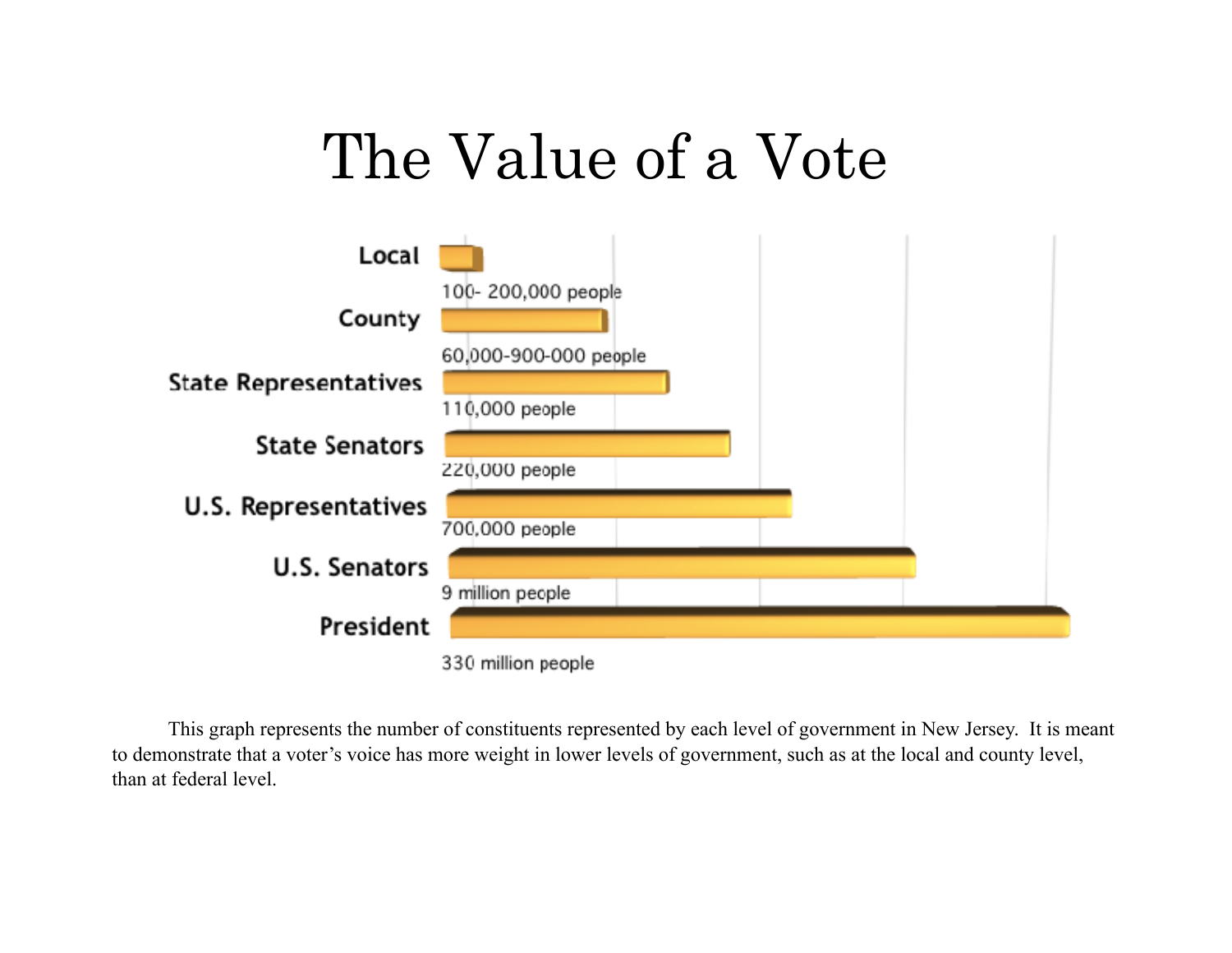# To register to vote in New Jersey, you must be:

- A United States citizen
- At least 17 years old
- A resident of the county for 30 days prior to the election
- NOT currently serving a sentence, on probation or on parole due to a felony conviction
- **Deadline** 21 days before the election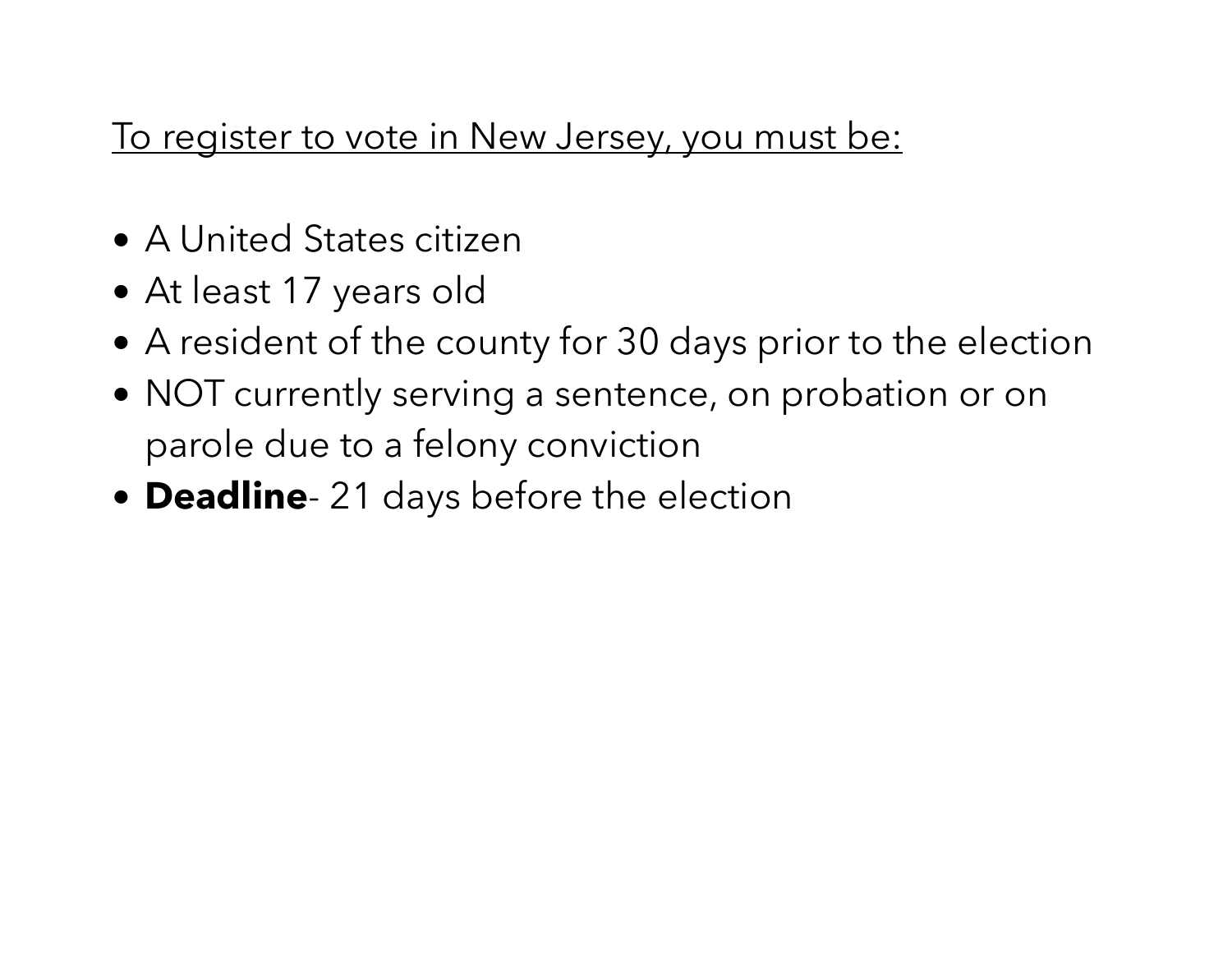### NJ Senators' Contact Information

| <b>District</b>           | <b>Senator</b>             | Party      | <b>Street Address</b>                     | <b>Town</b>          |       | <b>Zip Code   Phone Number</b> |
|---------------------------|----------------------------|------------|-------------------------------------------|----------------------|-------|--------------------------------|
| <b>New Jersey Senator</b> | Robert Mendendez           | Democrat   | One Gateway Center, Suite 1100            | Newark               | 07102 | $(973)$ 645-3030               |
| <b>New Jersey Senator</b> | Cory Booker                | Democrat   | One Gateway Center, 23rd Floor            | Newark               | 07102 | $(973) 639 - 8700$             |
|                           | Jeff Van Drew              | Democrat   | 211 S. Main St., Suite 104                | Cape May Court House | 08210 | $(609)$ 465-0700               |
| $\overline{2}$            | Chris Brown                | Republican | 2021 New Rd. Suite 24                     | Linwood              | 08221 | $(609)$ 677-8266               |
| $\mathbf{3}$              | <b>Stephen Sweeney</b>     | Democrat   | 935 Kings Highway, Suite 400              | West Deptford        | 08086 | $(856)$ 251-9801               |
| $\overline{4}$            | Fred Madden                | Democrat   | 129 Johnson Road, Suite 1                 | Turnersville         | 08012 | $(856)$ 232-6700               |
| $\overline{5}$            | Nilsa Cruz-Perez           | Democrat   | 231 Market Street                         | Camden               | 08102 | $(856) 541 - 1251$             |
| 6                         | James Beach                | Democrat   | 1309 Route 70 West                        | Cherry Hill          | 08002 | $(856)$ 429-1572               |
| $\overline{7}$            | Troy Singleton             | Democrat   | 400 North Church St. Suite 260            | Moorestown           | 08057 | $(856)$ 234-2790               |
| 8                         | Dawn Addiego               | Republican | 176 Route 70, Suite 13                    | Medford              | 08055 | $(609) 654 - 1498$             |
| 9                         | <b>Christopher Connors</b> | Republican | 620 West Lacey Rd.                        | <b>Forked River</b>  | 08731 | $(609) 693 - 6700$             |
| 10                        | James Holzapfel            | Republican | 852 Highway 70                            | <b>Brick</b>         | 08724 | $(732) 840 - 9028$             |
| 11                        | Vin Gopal                  | Democrat   | 802 West Park Ave. Suite 221              | Ocean Twp            | 07712 | $(732)$ 695-3371               |
| 12                        | Samuel Thompson            | Republican | 2501 Highway 516, Suite 101               | Old Bridge           | 08857 | $(732)$ 607-7580               |
| 13                        | Declan O'Scanlon           | Republican | 32 Monmouth St. 3rd Floor                 | Red Bank             | 07701 | $(732)$ 933-1591               |
| 14                        | Linda Greenstein           | Democrat   | 1249 South River Rd., Suite 105           | Cranbury             | 08512 | $(609)$ 395-9911               |
| 15                        | <b>Shirley Turner</b>      | Democrat   | 1230 Parkway Ave., Suite 103              | Ewing Twp.           | 08628 | $(609)$ 323-7239               |
| 16                        | Christopher Bateman        | Republican | 36 East Main St.                          | Somerville           | 08876 | $(908) 526 - 3600$             |
| 17                        | <b>Bob Smith</b>           | Democrat   | 216 Stelton Rd., Suite E-5                | Piscataway           | 08854 | $(732) 752 - 0770$             |
| 18                        | Patrick Diegnan, Jr.       | Democrat   | 908 Oak Tree Ave., Unit P                 | South Plainfield     | 07080 | $(908)$ 757-1677               |
| 19                        | Joseph Vitale              | Democrat   | 569 Rahway Ave.                           | Woodbridge           | 07095 | $(732) 855 - 7441$             |
| 20                        | Joseph Cryan               | Democrat   | 985 Stuyvesant Ave.                       | Union                | 07083 | $(908) 624 - 0880$             |
| 21                        | Thomas Kean                | Republican | 425 North Ave. East, Suite C              | Westfield            | 07090 | $(908)$ 232-3673               |
| 22                        | Nicholas Scutari           | Democrat   | 1514 E. Saint Georges Ave., 2nd Floor     | Linden               | 07036 | $(908) 587 - 0404$             |
| 23                        | Michael Doherty            | Republican | 127 Belvidere Ave., 2nd Floor             | Washington           | 07882 | $(908)$ 835-0552               |
| 24                        | Steven Oroho               | Republican | One Wilson Drive, Suite 2B                | Sparta               | 07871 | $(973)$ 300-0200               |
| 25                        | <b>Anthony Bucco</b>       | Republican | 75 Bloomfield Ave., Suite 302, 3rd Floor  | Denville             | 07834 | $(973)$ 627-9700               |
| 26                        | Joseph Pennacchio          | Republican | 170 Changebridge Rd., Unit A1             | Montville            | 07045 | $(973)$ 227-4012               |
| 27                        | <b>Richard Codey</b>       | Democrat   | 66 W. Mount Pleasant Ave.                 | Livingston           | 07039 | $(973) 535 - 5017$             |
| 28                        | Ronald Rice                | Democrat   | 1044 South Orange Ave.                    | Newark               | 07106 | $(973)$ 371-5665               |
| 29                        | Teresa Ruiz                | Republican | 166 Bloomfield Ave.                       | Newark               | 07104 | $(973)$ 484-1000               |
| 30                        | Robert Singer              | Republican | 1771 Madison Ave., Suite 202              | Lakewood             | 08701 | $(732)$ 987-5669               |
| 31                        | Sandra Cunningham          | Democrat   | 1738 Kennedy Blvd.                        | Jersey City          | 07305 | $(201)$ 451-5100               |
| 32                        | Nicholas Sacco             | Democrat   | 9060 Palisade Ave.                        | North Bergen         | 07047 | $(201)$ 295-0200               |
| 33                        | <b>Brian Stack</b>         | Democrat   | 411 Palisades Ave.                        | Jersey City          | 07307 | $(201)$ 721-5263               |
| 34                        | Nia Gill                   | Democrat   | 39 South Fullerton Ave., 2nd Fl., Suite 7 | Montclair            | 07042 | $(973) 509 - 0388$             |
| 35                        | Nellie Pou                 | Democrat   | 100 Hamilton Plaza, Suite 1405            | Paterson             | 07505 | $(973)$ 247-1555               |
| 36                        | Paul Sarlo                 | Democrat   | 496 Columbia Blvd., 1st Floor             | Woodridge            | 07075 | $(201) 804 - 8118$             |
| 37                        | Loretta Weinberg           | Democrat   | 545 Cedar Lane                            | Teaneck              | 07666 | $(201)$ 928-0100               |
| 38                        | Robert Gordon              | Democrat   | 14-25 Plaza Rd., P.O. Box 398             | Fair Lawn            | 07410 | $(201) 703 - 9779$             |
| 39                        | Gerald Cardinale           | Republican | 350 Madison Ave.                          | Cresskill            | 07626 | $(201)$ 567-2324               |
| 40                        | Kristin Corrado            | Republican | 155 Route 46 West Suite 108               | Wayne                | 07470 | $(973)$ 237-1360               |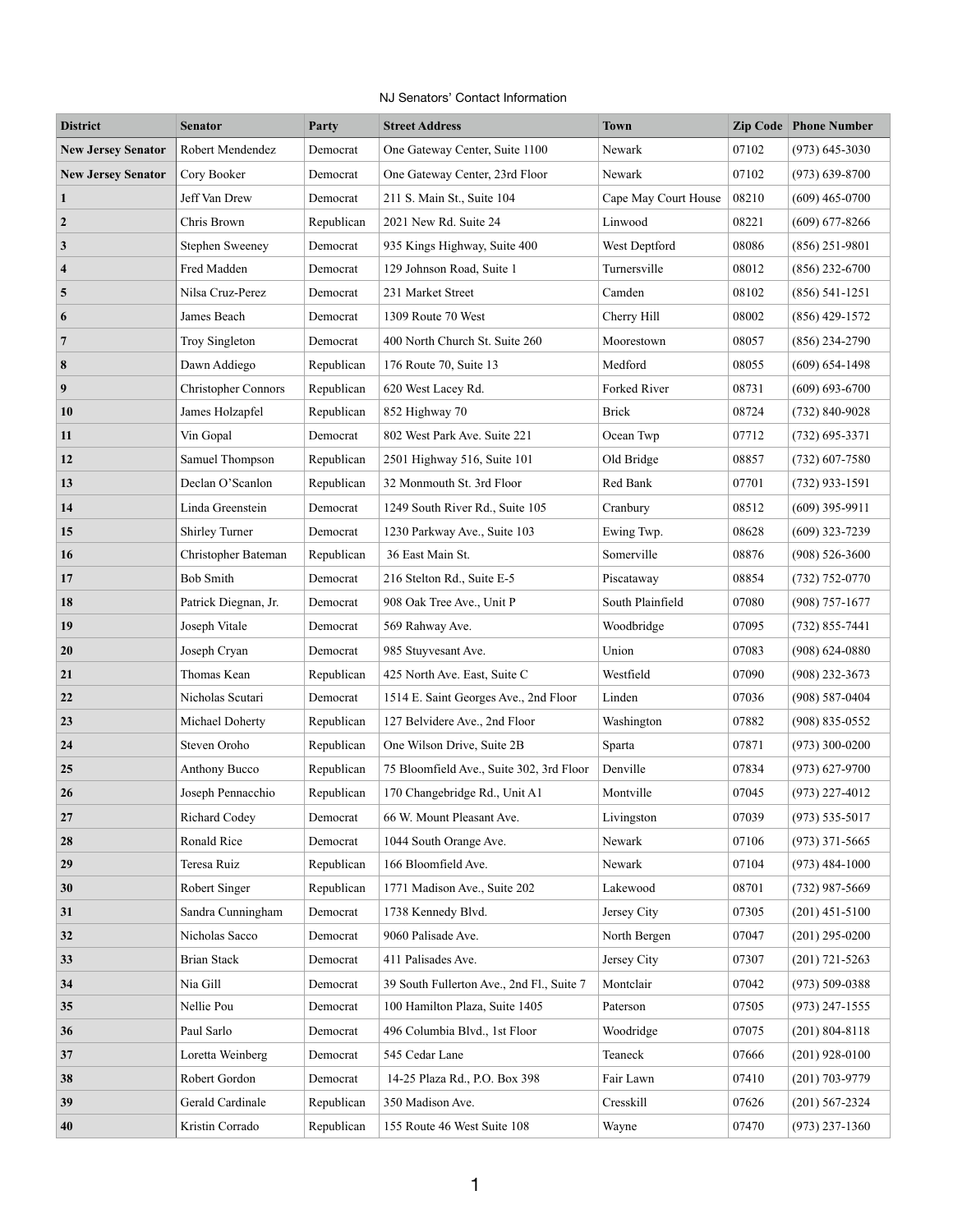#### **New Jersey Legislative Districts by Town**

D[istrict 1](javascript:ShowDistrict() - Avalon, Cape May, Cape May Point, Commercial, Corbin City, Dennis, Downe, Estell Manor, Fairfield (Cumberland), Greenwich (Cumberland), Hopewell (Cumberland), Lawrence (Cumberland), Lower, Maurice River, Middle, Millville, North Wildwood, Ocean City, Sea Isle City, Shiloh, Stone Harbor, Stow Creek, Upper, Vineland, West Cape May, West Wildwood, Weymouth, Wildwood, Wildwood Crest, Woodbine

[District 2](javascript:ShowDistrict() - Absecon, Atlantic City, Brigantine, Buena, Buena Vista, Egg Harbor City, Egg Harbor Township, Folsom, Hamilton (Atlantic), Linwood, Longport, Margate City, Mullica, Northfield, Pleasantville, Somers Point, Ventnor City

[District 3](javascript:ShowDistrict() - Alloway, Bridgeton, Carneys Point, Clayton, Deerfield, East Greenwich, Elk, Elmer, Elsinboro, Franklin (Gloucester), Glassboro, Greenwich (Gloucester), Logan, Lower Alloways Creek, Mannington, National Park, Newfield, Oldmans, Paulsboro, Penns Grove, Pennsville, Pilesgrove, Pittsgrove, Quinton, Salem, South Harrison, Swedesboro, Upper Deerfield, Upper Pittsgrove, West Deptford, Woodbury Heights, Woodstown, Woolwich

[District 4](javascript:ShowDistrict() - Chesilhurst, Clementon, Gloucester Township, Laurel Springs, Lindenwold, Monroe (Gloucester), Pitman, Washington (Gloucester), Winslow

[District 5](javascript:ShowDistrict() - Audubon, Audubon Park, Barrington, Bellmawr, Brooklawn, Camden, Deptford, Gloucester City, Haddon Heights, Harrison (Gloucester), Lawnside, Magnolia, Mantua, Mount Ephraim, Runnemede, Wenonah, Westville, Woodbury, Woodlynne

[District 6](javascript:ShowDistrict() - Berlin Township, Cherry Hill, Collingswood, Gibbsboro, Haddon, Haddonfield, Hi-Nella, Maple Shade, Merchantville, Oaklyn, Pennsauken, Somerdale, Stratford, Tavistock, Voorhees

[District 7](javascript:ShowDistrict() - Beverly, Bordentown, Bordentown Township, Burlington, Burlington Township, Cinnaminson, Delanco, Delran, Edgewater Park, Fieldsboro, Florence, Moorestown, Mount Laurel, Palmyra, Riverside, Riverton, Willingboro

[District 8](javascript:ShowDistrict() - Berlin Borough, Eastampton, Evesham, Hainesport, Hammonton, Lumberton, Mansfield (Burlington), Medford, Medford Lakes, Mount Holly, Pemberton Borough, Pemberton Township, Pine Hill, Pine Valley, Shamong, Southampton, Springfield (Burlington), Waterford, Westampton, Woodland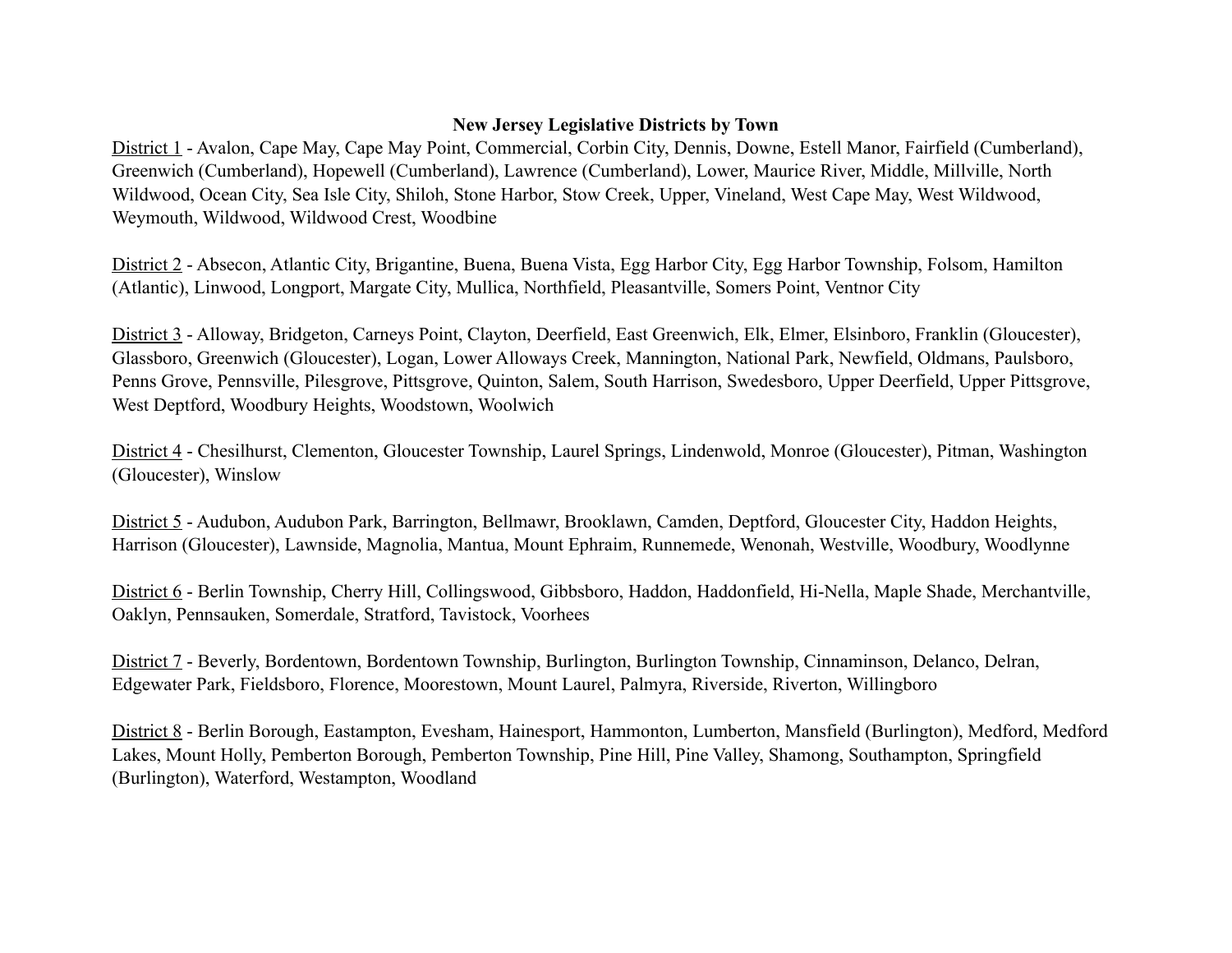[District 9](javascript:ShowDistrict() - Barnegat, Barnegat Light, Bass River, Beach Haven, Beachwood, Berkeley, Eagleswood, Galloway, Harvey Cedars, Lacey, Little Egg Harbor, Long Beach, Ocean Gate, Ocean Township (Ocean), Pine Beach, Port Republic, Seaside Park, Ship Bottom, South Toms River, Stafford, Surf City, Tabernacle, Tuckerton, Washington (Burlington)

[District 10](javascript:ShowDistrict() - Bay Head, Brick, Island Heights, Lakehurst, Lavallette, Manchester, Mantoloking, Point Pleasant Beach, Seaside Heights, Toms River

[District 11](javascript:ShowDistrict() - Allenhurst, Asbury Park, Colts Neck, Deal, Eatontown, Freehold Borough, Freehold Township, Interlaken, Loch Arbour, Long Branch, Neptune, Neptune Township, Ocean Township (Monmouth), Red Bank, Shrewsbury Borough, Shrewsbury Township, Tinton Falls, West Long Branch

[District 12](javascript:ShowDistrict() - Allentown, Chesterfield, Englishtown, Jackson, Manalapan, Matawan, Millstone (Monmouth), New Hanover, North Hanover, Old Bridge, Plumsted, Roosevelt, Upper Freehold, Wrightstown

[District 13](javascript:ShowDistrict() - Aberdeen, Atlantic Highlands, Fair Haven, Hazlet, Highlands, Holmdel, Keansburg, Keyport, Little Silver, Marlboro, Middletown, Monmouth Beach, Oceanport, Rumson, Sea Bright, Union Beach

[District 14](javascript:ShowDistrict() - Cranbury, East Windsor, Hamilton, Hightstown, Jamesburg, Monroe (Middlesex), Plainsboro, Robbinsville, Spotswood

[District 15](javascript:ShowDistrict() - East Amwell, Ewing, Hopewell Borough (Mercer), Hopewell Township (Mercer), Lambertville, Lawrence (Mercer), Pennington, Trenton, West Amwell, West Windsor

[District 16](javascript:ShowDistrict() - Branchburg, Delaware, Flemington, Hillsborough, Manville, Millstone (Somerset), Montgomery, Princeton, Raritan (Hunterdon), Readington, Rocky Hill, Somerville, South Brunswick, Stockton

[District 17](javascript:ShowDistrict() - Franklin (Somerset), Milltown, New Brunswick, North Brunswick, Piscataway

[District 18](javascript:ShowDistrict() - East Brunswick, Edison, Helmetta, Highland Park, Metuchen, South Plainfield, South River

[District 19](javascript:ShowDistrict() - Carteret, Perth Amboy, Sayreville, South Amboy, Woodbridge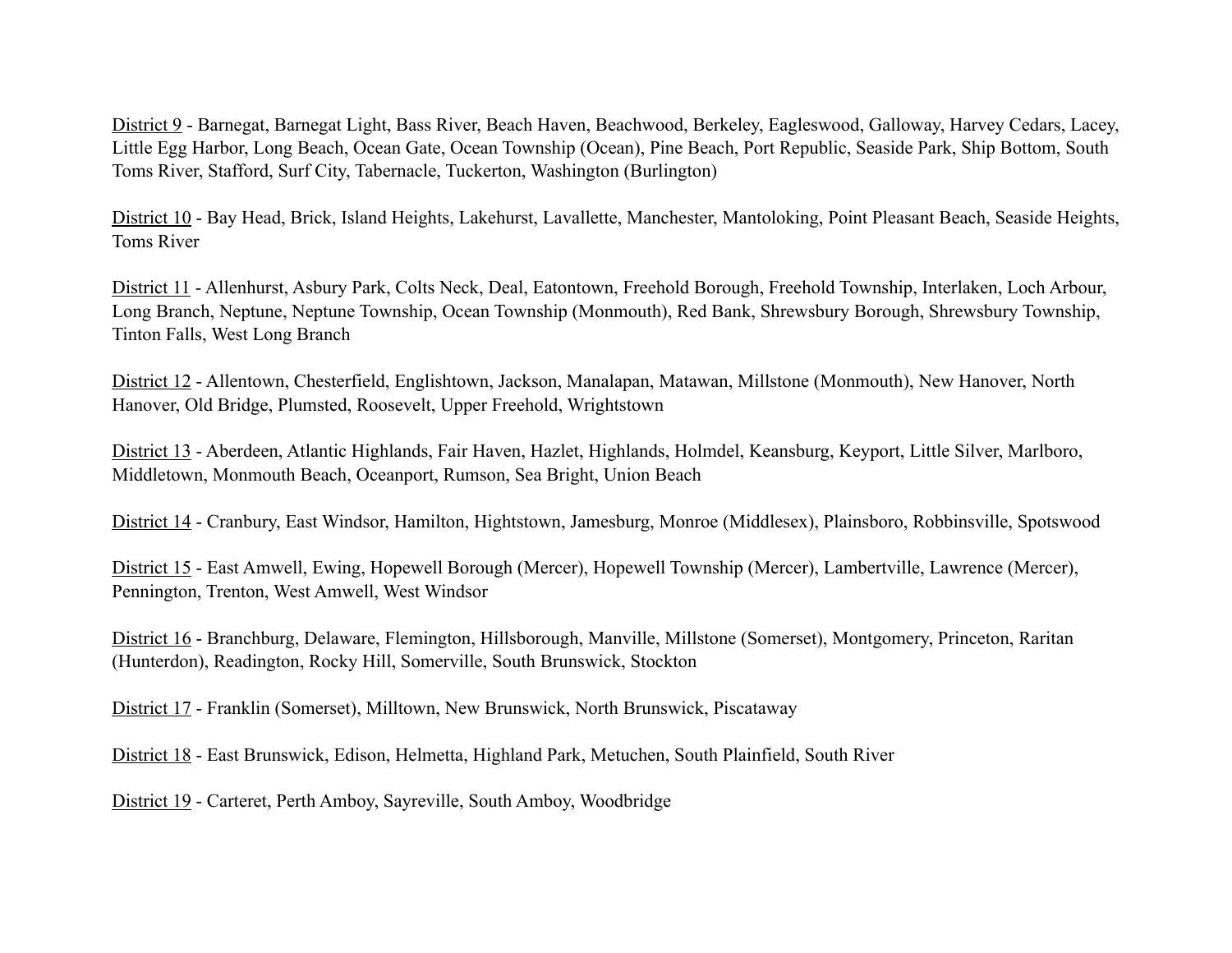[District 20](javascript:ShowDistrict() - Elizabeth, Hillside, Roselle, Union (Union)

[District 21](javascript:ShowDistrict() - Berkeley Heights, Bernards, Chatham Borough, Cranford, Far Hills, Garwood, Kenilworth, Long Hill, Mountainside, New Providence, Roselle Park, Springfield (Union), Summit, Warren, Watchung, Westfield

[District 22-](javascript:ShowDistrict() Clark, Dunellen, Fanwood, Green Brook, Linden, Middlesex, North Plainfield, Plainfield, Rahway, Scotch Plains, Winfield

[District 23](javascript:ShowDistrict() - Alexandria, Alpha, Bedminster, Bethlehem, Bloomsbury, Bound Brook, Bridgewater, Califon, Clinton, Clinton Township, Franklin (Hunterdon), Franklin (Warren), Frenchtown, Glen Gardner, Greenwich (Warren), Hackettstown, Hampton (Hunterdon), Harmony, High Bridge, Holland, Kingwood, Lebanon Borough, Lebanon Township, Lopatcong, Mansfield (Warren), Milford, Peapack-Gladstone, Phillipsburg, Pohatcong, Raritan (Somerset), South Bound Brook, Tewksbury, Union (Hunterdon), Washington Borough (Warren), Washington Township (Warren)

[District 24](javascript:ShowDistrict() - Allamuchy, Andover Borough, Andover Township, Belvidere, Blairstown, Branchville, Byram, Frankford, Franklin (Sussex), Fredon, Frelinghuysen, Green, Hamburg, Hampton (Sussex), Hardwick, Hardyston, Hopatcong, Hope, Independence, Knowlton, Lafayette, Liberty, Montague, Mount Olive, Newton, Ogdensburg, Oxford, Sandyston, Sparta, Stanhope, Stillwater, Sussex, Vernon, Walpack, Wantage, White

[District 25](javascript:ShowDistrict() - Bernardsville, Boonton, Boonton Township, Chester Borough, Chester Township, Denville, Dover, Mendham Borough, Mendham Township, Mine Hill, Morris, Morristown, Mount Arlington, Mountain Lakes, Netcong, Randolph, Rockaway Borough, Roxbury, Victory Gardens, Washington (Morris), Wharton

[District 26](javascript:ShowDistrict() - Butler, Fairfield (Essex), Jefferson, Kinnelon, Lincoln Park, Montville, Morris Plains, North Caldwell, Parsippany-Troy Hills, Rockaway Township, Verona, West Caldwell, West Milford

[District 27](javascript:ShowDistrict() - Caldwell, Chatham Township, East Hanover, Essex Fells, Florham Park, Hanover, Harding, Livingston, Madison, Maplewood, Millburn, Roseland, South Orange, West Orange

[District 28](javascript:ShowDistrict() - Bloomfield, Glen Ridge, Irvington, Newark, Nutley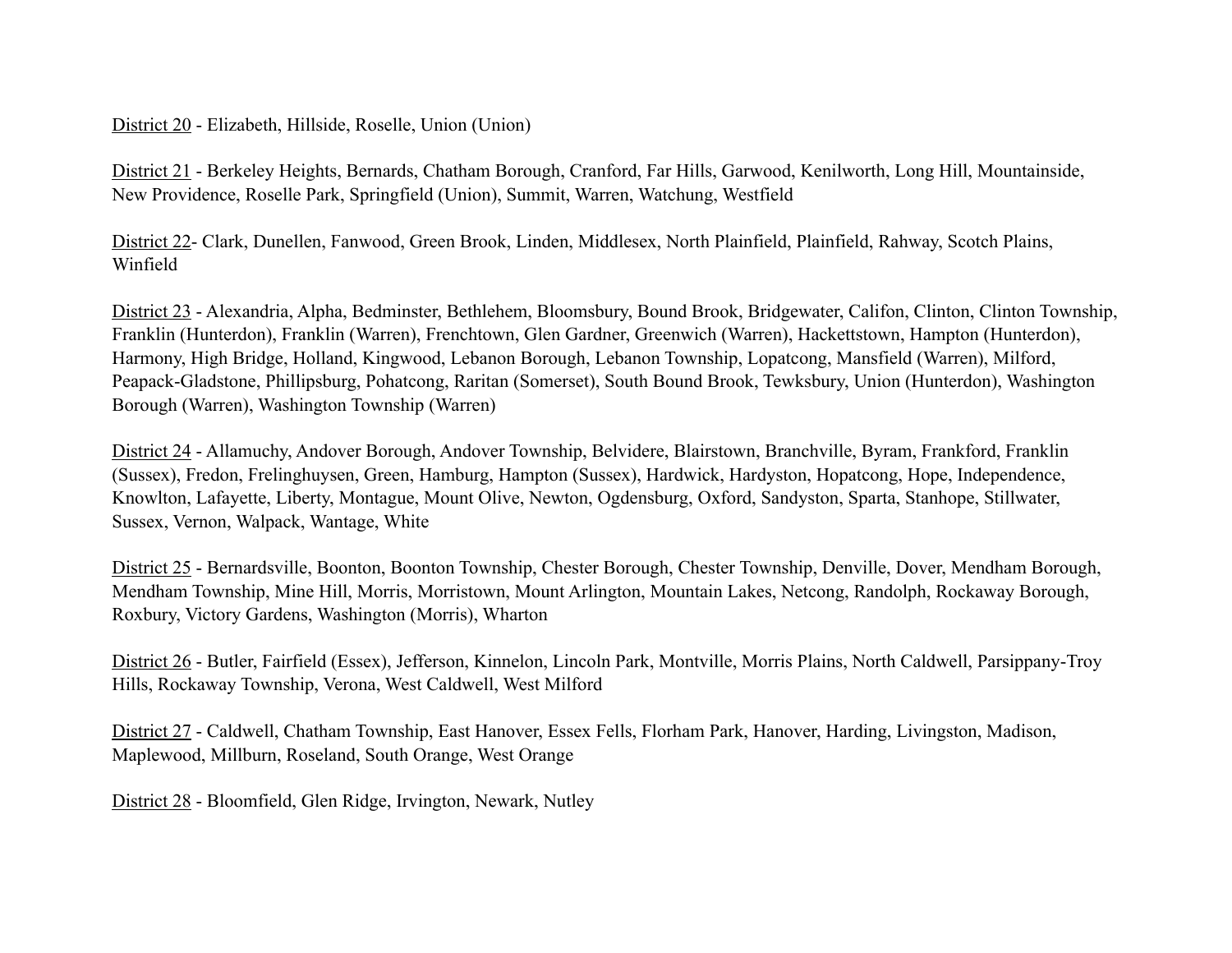[District 29](javascript:ShowDistrict() - Belleville, Newark

[District 30](javascript:ShowDistrict() - Avon-by-the-Sea, Belmar, Bradley Beach, Brielle, Farmingdale, Howell, Lake Como, Lakewood, Manasquan, Point Pleasant, Sea Girt, Spring Lake, Spring Lake Heights, Wall

[District 31](javascript:ShowDistrict() - Bayonne, Jersey City

[District 32](javascript:ShowDistrict() - East Newark, Edgewater, Fairview, Guttenberg, Harrison (Hudson), Kearny, North Bergen, Secaucus, West New York

[District 33](javascript:ShowDistrict() - Hoboken, Jersey City, Union City, Weehawken

[District 34](javascript:ShowDistrict() - Clifton, East Orange, Montclair, Orange

[District 35](javascript:ShowDistrict() - Elmwood Park, Garfield, Haledon, North Haledon, Paterson, Prospect Park

[District 36](javascript:ShowDistrict() - Carlstadt, Cliffside Park, East Rutherford, Little Ferry, Lyndhurst, Moonachie, North Arlington, Passaic, Ridgefield, Ridgefield Park, Rutherford, South Hackensack, Teterboro, Wallington, Wood-Ridge

[District 37](javascript:ShowDistrict() - Alpine, Bogota, Cresskill, Englewood, Englewood Cliffs, Fort Lee, Hackensack, Leonia, Northvale, Palisades Park, Rockleigh, Teaneck, Tenafly

[District 38](javascript:ShowDistrict() - Bergenfield, Fair Lawn, Glen Rock, Hasbrouck Heights, Hawthorne, Lodi, Maywood, New Milford, Oradell, Paramus, River Edge, Rochelle Park, Saddle Brook

[District 39](javascript:ShowDistrict() - Bloomingdale, Closter, Demarest, Dumont, Emerson, Harrington Park, Haworth, Hillsdale, Mahwah, Montvale, Norwood, Oakland, Old Tappan, Park Ridge, Ramsey, Ringwood, River Vale, Saddle River, Upper Saddle River, Wanaque, Washington (Bergen), Westwood, Woodcliff Lake

[District 40](javascript:ShowDistrict() - Allendale, Cedar Grove, Franklin Lakes, Ho-Ho-Kus, Little Falls, Midland Park, Pequannock, Pompton Lakes, Ridgewood, Riverdale, Totowa, Waldwick, Wayne, Woodland Park, Wyckoff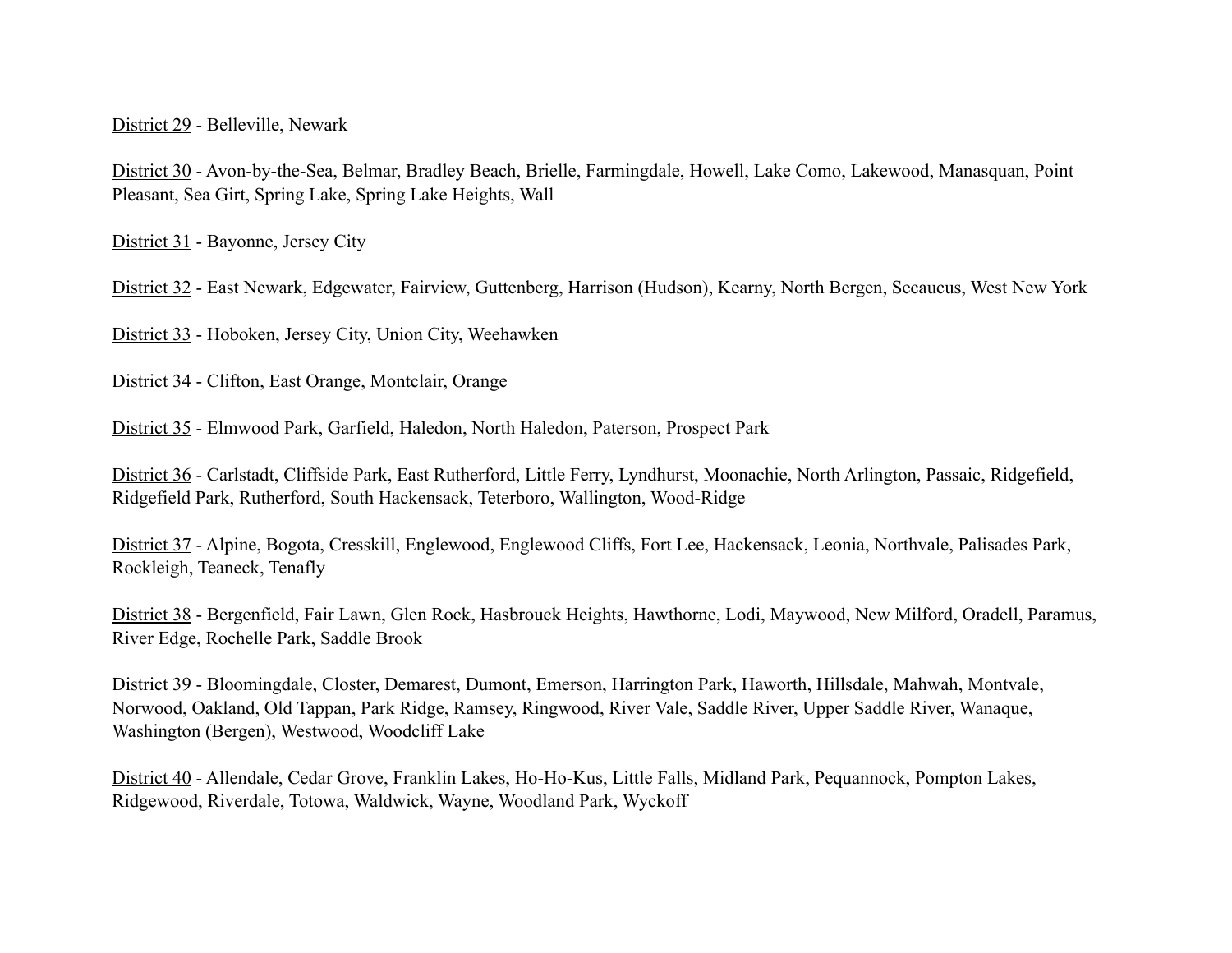#### Bibliography

"About IDEA." *Department of Education*, U.S. Government, Dec. 2015.

- Endrew F. *v.* Douglas County School District. 15-827. Supreme Court of the United States. 2017. *US Supreme Court Center.* Oyez. Web.
- Gonzalez, Junior. "York County School Administrators Testify in Favor of More Education Funding." *York Dispatch*, MediaOne Pennsylvania, 8 Mar. 2018.
- "Governor Christie Receives Education Transformation Task Force Report Outlining Plan to Empower Teachers and Schools." State. Nj.Us, NJ Department of Education, 5 Sept. 2012,

Hale, Lee. "Behind The Shortage Of Special Ed Teachers: Long Hours, Crushing Paperwork." NPR, NPR, 9 Nov. 2015. Harris, Bracey. "Fate of Special Education Funding Uncertain Under New Plan." *The Clarion Ledger*, USA Today, 28 Feb. 2018. Kamenetz, Anya, and Cory Turner. "The Supreme Court Rules In Favor Of A Special Education Student." NPR, NPR, 22 Mar. 2017, Lowe, Claire. "Sweeney Unveils New School Funding Plan for New Jersey." *The Press of Atlantic City*, BH Media Group, 6 Mar. 2018.

- McKenna, Laura. "How a New Supreme Court Ruling Could Affect Special Education." *The Atlantic*, Atlantic Media Company, 23 Mar. 2017.
- Oglesby, Amanda. "Will Teacher Shortage Impact NJ?" Asbury Park Press, USA Today, 25 Oct. 2016.